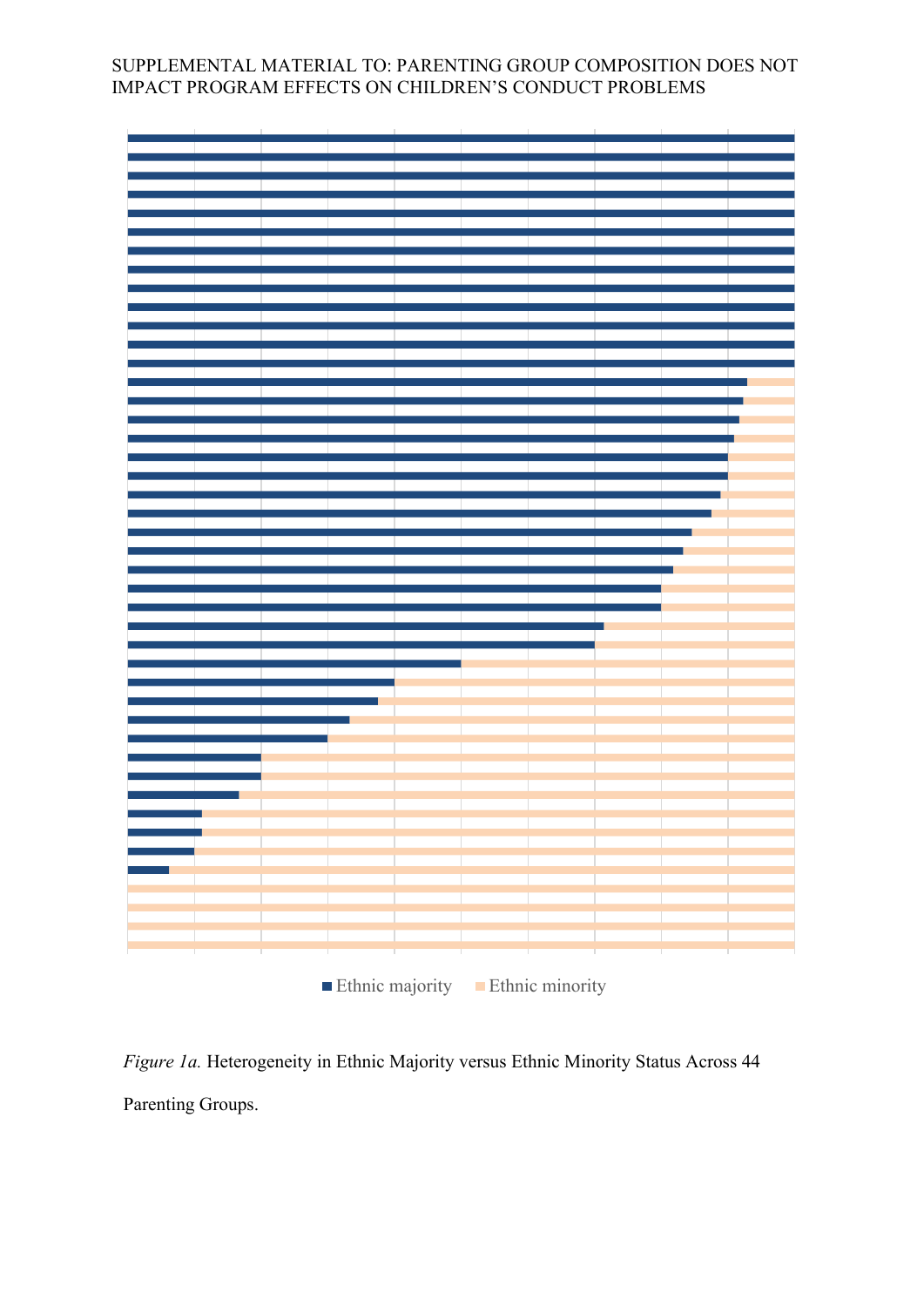**Primary Secondary Intermediate vocational Integrational III** University

 *Figure 1b.* Heterogeneity in Parental Educational Level Across 44 Parenting Groups.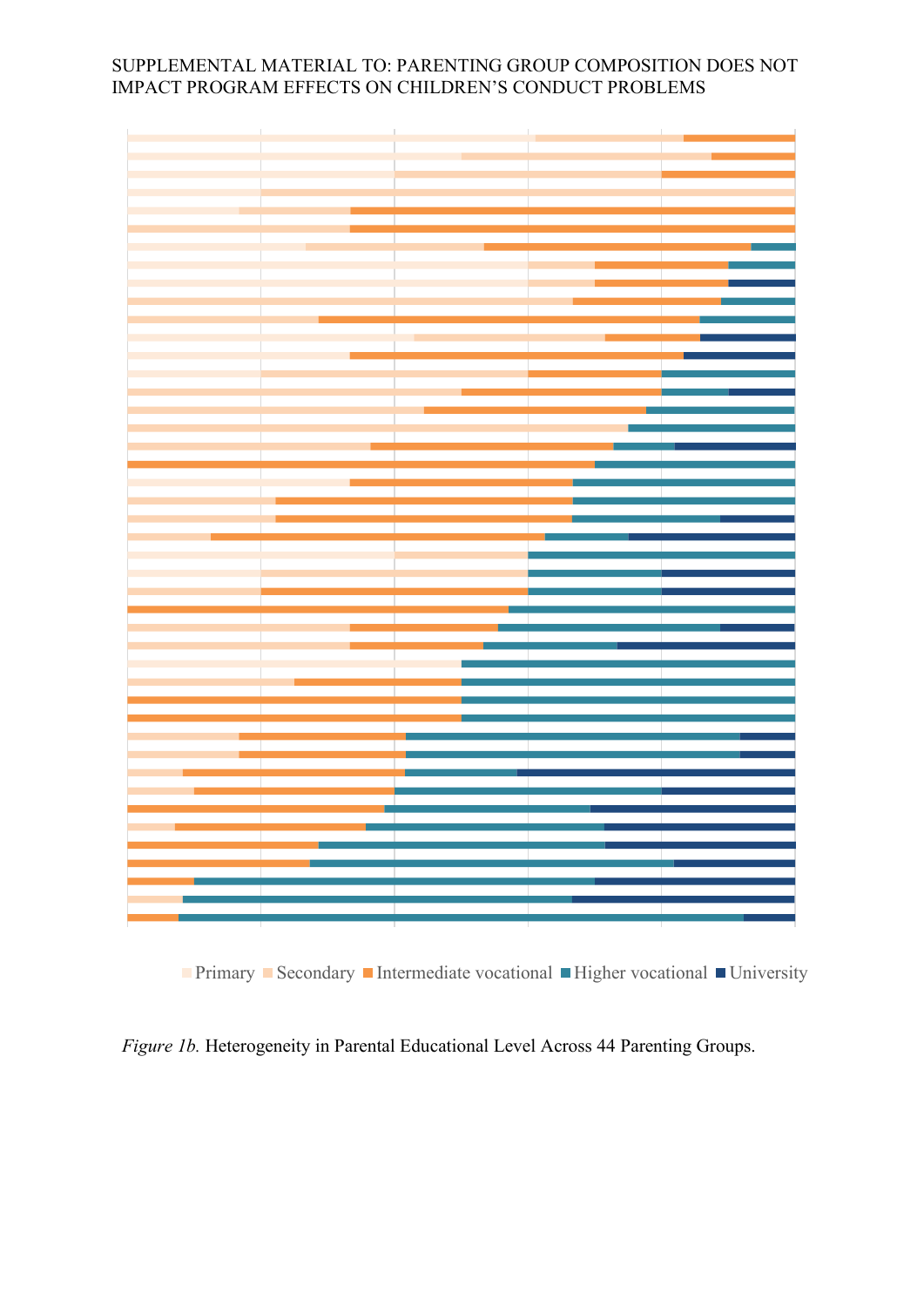|  | $\blacksquare$ <2 SD $\blacksquare$ <1 SD $\blacksquare$ M $\blacksquare$ >1 SD $\blacksquare$ >2SD |  |  |  |
|--|-----------------------------------------------------------------------------------------------------|--|--|--|
|  |                                                                                                     |  |  |  |

*Figure 1c.* Heterogeneity in Conduct Problem Severity (ECBI) Across 44 Therapy Groups.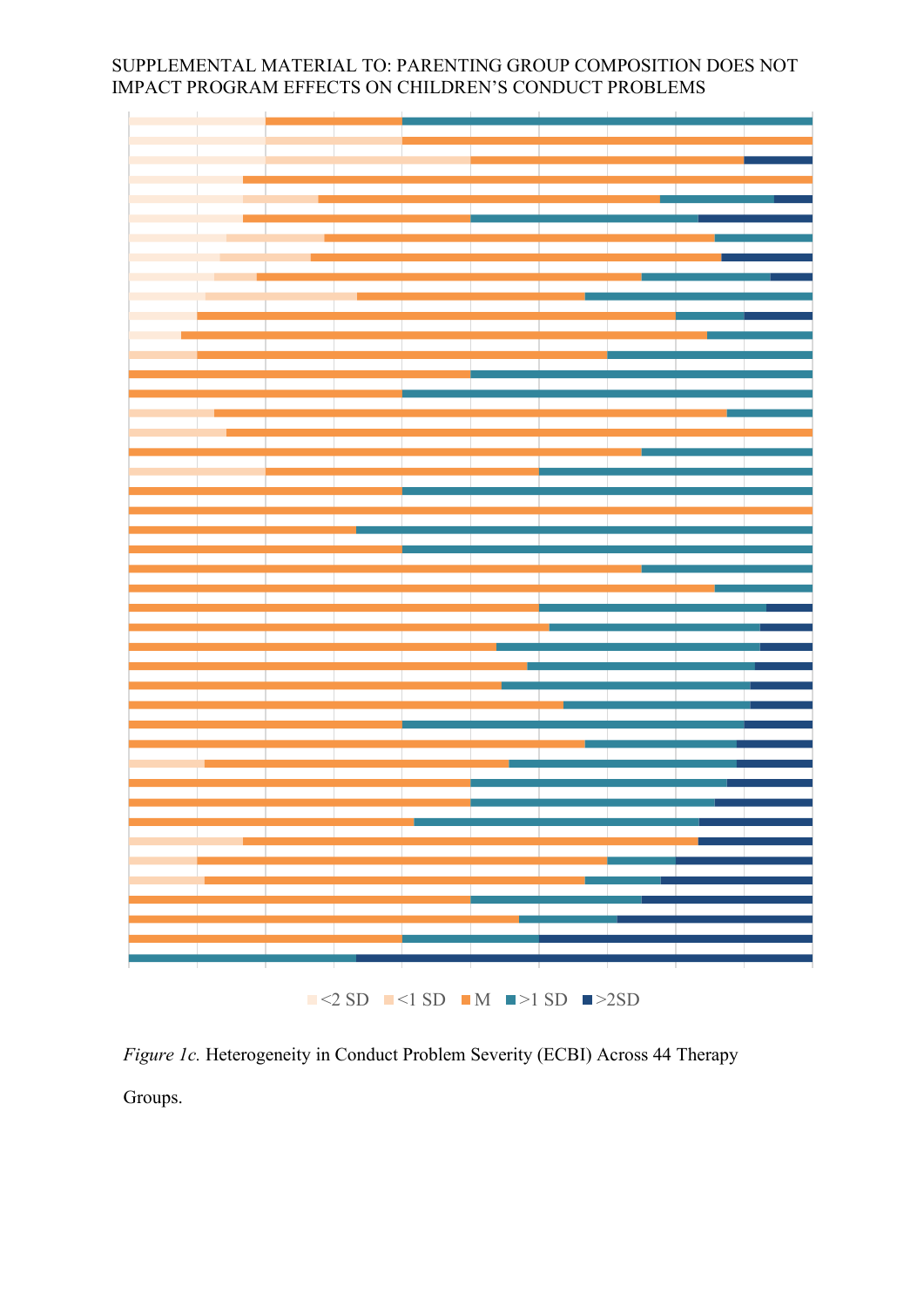

*Figure 1d.* Heterogeneity in Co-morbid ADHD Symptoms Across 44 Parenting Groups (Categories for Visual Display Only, Based on 4-band Categorization from http://sdqinfo.org/).